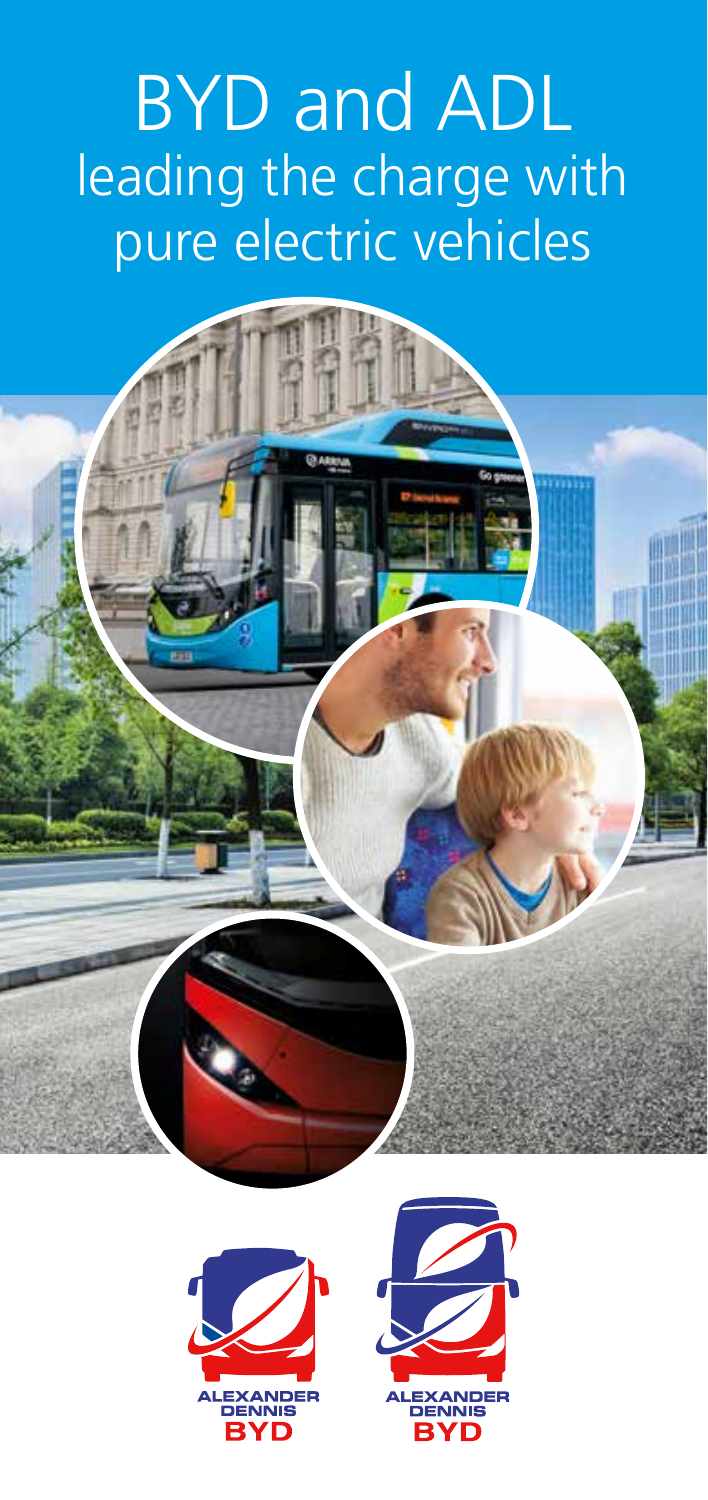





# **Transforming** public transport

**Cleaner cities. Quieter streets. Zero emissions. Lower operating costs. The benefits of electric buses are clear. But how should you select a partner to support you throughout the EV journey?**

As with any new technology, myths and misinformation can dominate headlines and potentially mislead customers.

The BYD ADL partnership would like to help clarify these so you can make the right choice of partner to understand and respond to your requirements.

#### **Zero Emissions**

Pure electric means no more kerbside  $CO_2$  or NO<sub>x</sub> particulate pollution, helping improve air quality in urban areas.



#### **Reduced Operating Costs**

The cost of electricity to operate an electric bus is approximately a third of the price of diesel fuel. It not only saves the environment, but also reduces your operating costs by charging at night on low rate electricity.

#### **Quiet Comfort**

Because an electric bus is a zero emissions vehicle it has no diesel engine noise or vibrations, delivering an extremely quiet experience both for passengers and other road users.

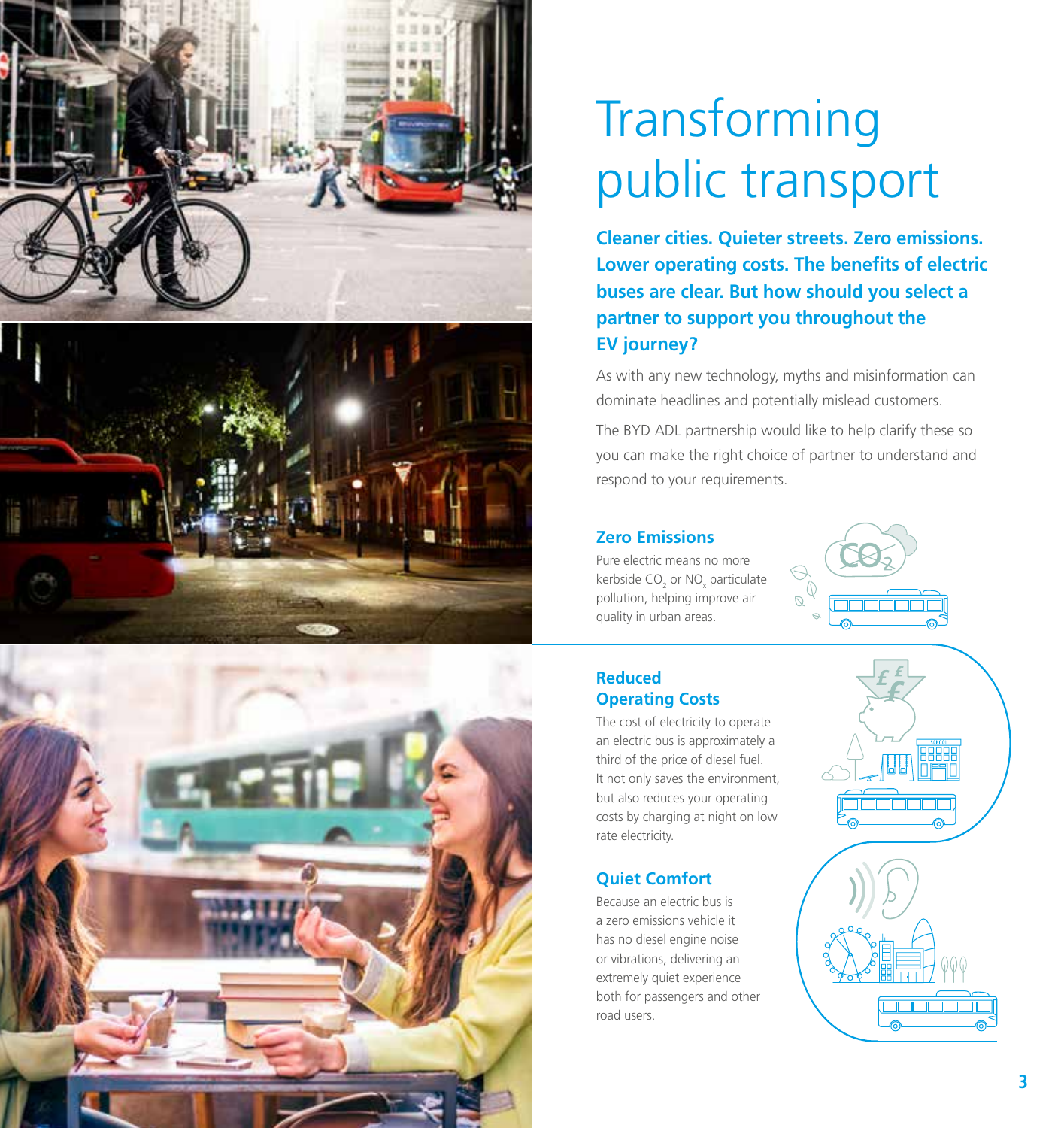## BYD and ADL: World-leading technology, built in Britain

**The partnership between BYD and Alexander Dennis Limited (ADL) brings together the proven and electric technology of BYD and the market-leading design and build expertise of ADL.**

Since the collaboration began in 2015, BYD and ADL have launched the Enviro200EV single decker in various lengths and specifications as well as the Enviro400EV double decker.

#### **The Enviro200EV is already single deck EV market leader in the UK, but what else sets it apart?**

- 2 million real zero emission operating miles in UK
- Over 250 BYD-ADL EnviroEV buses delivered or on order
- 150 in service today
- Full infrastructure support can be provided from route analysis to site surveys



### Experience, expertise and innovation

### **The perfect combination**

**Our pure electric buses may be the shape of the future, but they are grounded solidly in meeting the needs of today's operators.**

The battery technology at the heart of the Enviro200EV and Enviro400EV is already well established with millions of miles of passenger-carrying service completed by over 30,000 buses around the globe, is already delivering significantly lower cost of operation.

Add the proven design and build track record of ADL into the mix and you have world class buses that are ready to go into service now.

### EV partner evaluation checklist

#### **EXPERIENCE**

**How many electric buses are actually in service in UK?**

*There are already 150*  ✓ *Enviro200EV in service in UK, this represents over 50% of the total EV bus fleet in the country*

*Over 75% of EV orders in UK*  ✓ *in last 2 years have been BYD ADL buses*

#### **Where are these?**

*Enviro200EV are in fleets across*  ✓ *the UK – from London to Liverpool, Nottinghamshire and Guildford. The uptake of the Enviro200EV across different cities, terrains and operators' fleets is testament to the strong customer and passenger acceptance of this vehicle*

### **WARRANTY**

#### **How will my vehicle be supported?**

- *5 year battery warranty and*  ✓ *quoted range as standard Ability to warranty batteries*  ✓ *and quoted range to 10 years*
- *5 year drivetrain warranty* ✓ *as standard*
- *Best in class aftermarket*  ✓ *support*
- *R&M available if required* ✓

### **IN-SERVICE INFO**

**What is the actual energy consumption and range in real life operation and how is this measured?**

✓

- *Range of up to 160 miles* ✓ *0.95kW/km real energy*  ✓
- *consumption in London 99.5% real uptime* ✓
- *Real range based on 10%*  ✓ *state of charge and 75% residual battery*

### **SET-UP COSTS AND INFRASTRUCTURE DEVELOPMENT**

#### **How do I tackle the infrastructure development?**

- *BYD, ADL and our partner utilities*  ✓ *providers, such as SSE, undertake route analysis and site surveys to determine requirements and suggest possible configurations*
- *Turnkey solutions with our*  ✓ *utility partners*
- *We are partners with our*  ✓ *customers for the long haul in EV evolution*

#### **Will this be costly to set up and run?**

- *Low cost charging infrastructure*  ✓ *and the market's most compact, mobile EV chargers*
- *Smart charging to optimise*  ✓ *overnight low tariff electricity and reduce peak load therefore minimising infrastructure costs*
- *Full operating lease on vehicles*  ✓ *and infrastructure available*
- *Available maintenance*  ✓*contracts allow operators to de-risk lifetime costs*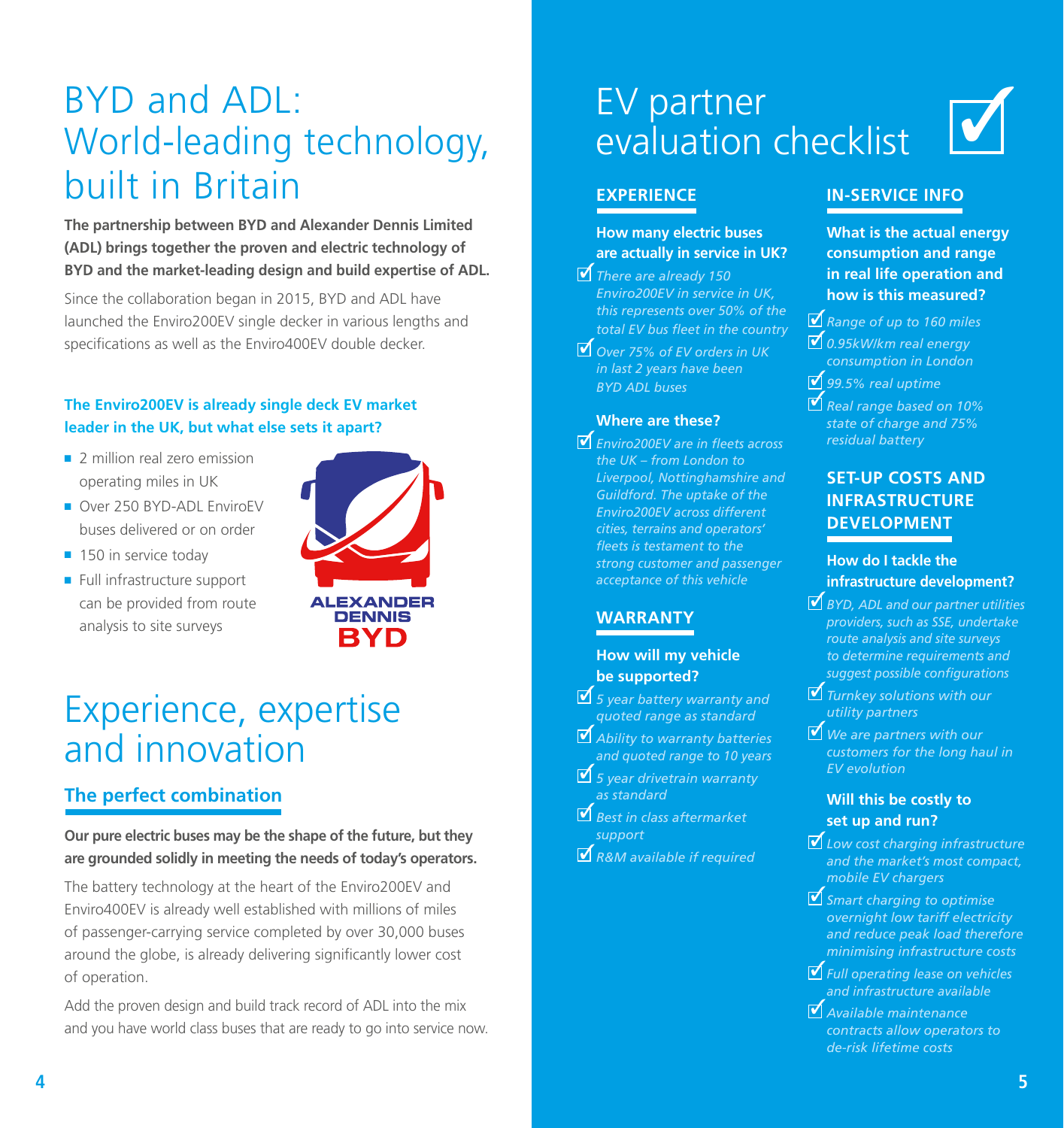## Enviro200EV: Proven performer

**With a range of up to 160 miles, our Enviro200EV has already proven itself in practice across the UK. Our joint project with Go-Ahead London at Waterloo Garage (TfL routes 507 and 521) was the first time a depot was fully converted from diesel to electric outside China.**

99.8% operation was maintained during conversion despite the depot being highly space-constrained. This highlights that EV installation need not be disruptive if working with the correct partner.

As one of the largest fleets of electric buses in Europe in-operation performance of 0.95kWh/km over a 12-month period (fleet average, without electric heating) was achieved.

Since the start of the ADL BYD partnership, we have grown to 75%+ share of the UK electric bus market.

#### **All of which means you'll be in expert hands on your journey to full electric.**



## The double deck Enviro400EV

#### **Our Enviro400EV brings proven, full electric drive train technology to a double decker solution.**

With high capacity, 382kWh lithium iron phosphate batteries, the Enviro400EV delivers a competitive range of up to 160 miles. All batteries come complete with a five year warranty as standard, extendible up to ten years.

Performance is enhanced even further thanks to a lightweight aluminium body that maximises passenger carrying capacity. Our London specification offers forward-facing seats throughout - 43 in the upper and 24 in the lower saloon - and provincial specifications also are available.

- 10.9m length, 4.3m height
- Heat pump solution for all-electric heating
- Wide range of passenger-centric vehicle specification options